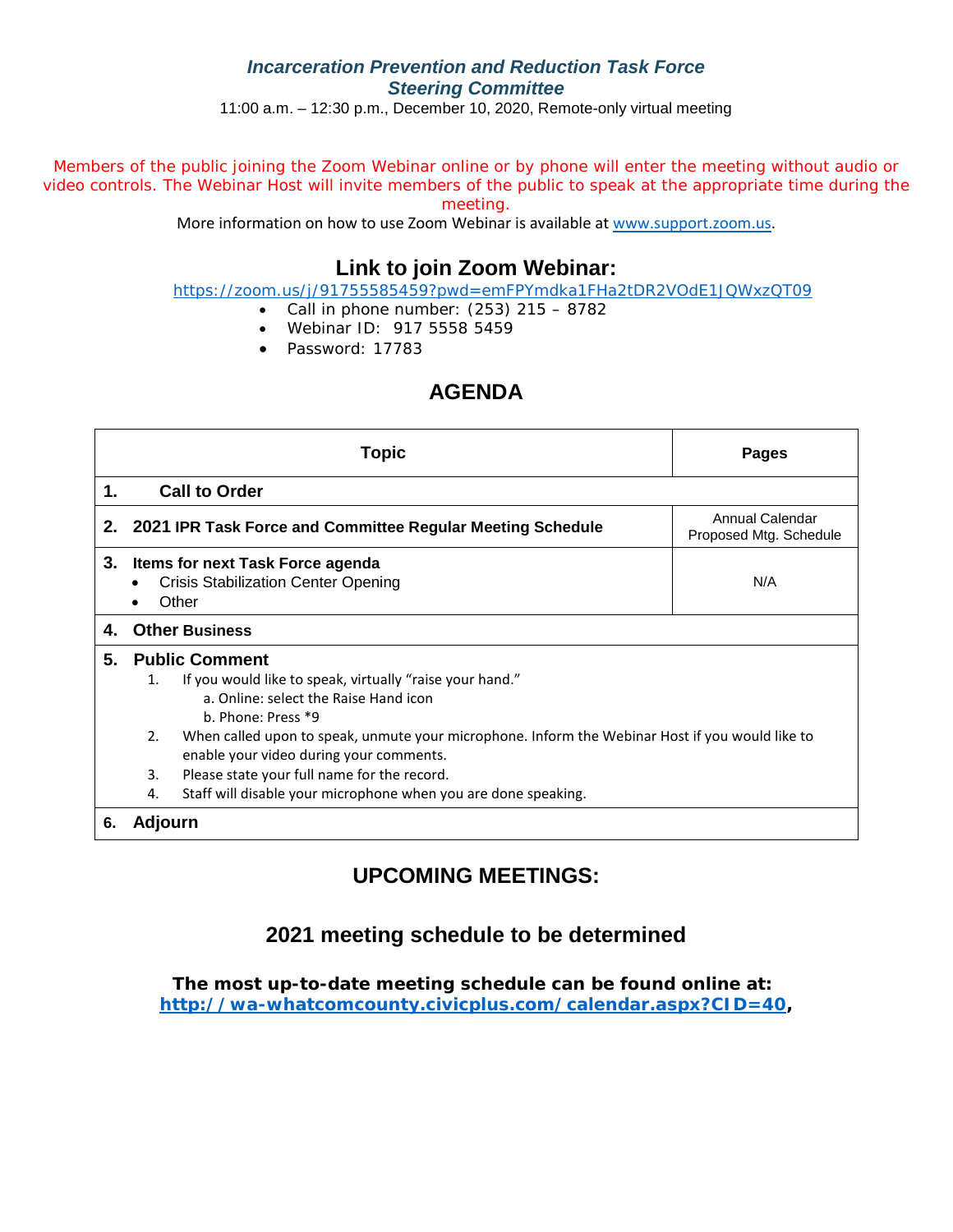|    | <b>January</b> |    |    |    |    |                |  |  |  |  |  |
|----|----------------|----|----|----|----|----------------|--|--|--|--|--|
| S  | Μ              | Т  | W  |    | F  | S              |  |  |  |  |  |
|    |                |    |    |    |    | $\overline{2}$ |  |  |  |  |  |
| 3  | 4              | 5  | 6  | 7  | 8  | 9              |  |  |  |  |  |
| 10 | 11             | 12 | 13 | 14 | 15 | 16             |  |  |  |  |  |
| 17 | 18             | 19 | 20 | 21 | 22 | 23             |  |  |  |  |  |
|    |                |    |    | 21 |    |                |  |  |  |  |  |
| 24 | 25             | 26 | 27 | 28 | 29 | 30             |  |  |  |  |  |
| 31 |                |    |    |    |    |                |  |  |  |  |  |

|    | <b>February</b> |    |    |    |    |    |  |  |  |  |  |
|----|-----------------|----|----|----|----|----|--|--|--|--|--|
| S  | М               |    |    |    | F  | S  |  |  |  |  |  |
|    |                 | 2  | 3  |    | 5  | 6  |  |  |  |  |  |
|    | 8               | 9  | 10 | 11 | 12 | 13 |  |  |  |  |  |
| 14 | 15              | 16 | 17 | 18 | 19 | 20 |  |  |  |  |  |
| 21 | 22              | 23 | 24 | 25 | 26 | 27 |  |  |  |  |  |
| 28 |                 |    |    |    |    |    |  |  |  |  |  |

**May**

5

**9** 10 <sup>11\*</sup> 12 13 14 15<br>16 17 18 19 20 21 22 16 <mark>17 18 19 20 21</mark><br>23 24 25 26 27 28

**W T**

6

6

23 24 25 26 27 28 29

**F**

7

**S** $\overline{1}$ 

8

**T**

4

**S M**

2

30 **31**

3

|    | March |                |    |                     |    |    |  |  |  |  |  |
|----|-------|----------------|----|---------------------|----|----|--|--|--|--|--|
| S  | Μ     |                | W  | т                   | F  | S  |  |  |  |  |  |
|    | 1     | $\overline{2}$ | 3  | $\overline{4}$<br>4 | 5  | 6  |  |  |  |  |  |
| 7  | 8     | 9              | 10 | 11                  | 12 | 13 |  |  |  |  |  |
| 14 | 15    | 16             | 17 | 18                  | 19 | 20 |  |  |  |  |  |
| 21 | 22    | 23             | 24 | 25                  | 26 | 27 |  |  |  |  |  |
| 28 | 29    | 30             | 31 |                     |    |    |  |  |  |  |  |
|    |       |                |    |                     |    |    |  |  |  |  |  |

| June |    |    |    |    |    |    |  |  |  |  |
|------|----|----|----|----|----|----|--|--|--|--|
| S    | Μ  |    | w  |    | F  | S  |  |  |  |  |
|      |    |    | 2  | 3  | 4  | 5  |  |  |  |  |
| 6    |    | 8  | 9  | 10 | 11 | 12 |  |  |  |  |
| 13   | 14 | 15 | 16 | 17 | 18 | 19 |  |  |  |  |
| 20   | 21 | 22 | 23 | 24 | 25 | 26 |  |  |  |  |
| 27   | 28 | 29 | 30 |    |    |    |  |  |  |  |
|      |    |    |    |    |    |    |  |  |  |  |

| <b>September</b> |    |    |    |    |    |    |  |  |  |  |
|------------------|----|----|----|----|----|----|--|--|--|--|
| S                | М  |    | W  |    | F  | S  |  |  |  |  |
|                  |    |    |    | 2  | 3  |    |  |  |  |  |
| 5                | 6  |    | 8  | 9  | 10 | 11 |  |  |  |  |
| 12               | 13 | 14 | 15 | 16 | 17 | 18 |  |  |  |  |
| 19               | 20 | 21 | 22 | 23 | 24 | 25 |  |  |  |  |
| 26               | 27 | 28 | 29 | 30 |    |    |  |  |  |  |

| $\overline{U}$ |                        |  |  |  |  |  |
|----------------|------------------------|--|--|--|--|--|
| Notes:         |                        |  |  |  |  |  |
|                | = Holidays             |  |  |  |  |  |
|                |                        |  |  |  |  |  |
|                | = Bham City Council    |  |  |  |  |  |
|                |                        |  |  |  |  |  |
|                |                        |  |  |  |  |  |
|                | $=$ Full IPRTF         |  |  |  |  |  |
|                | <b>Various Mondays</b> |  |  |  |  |  |
|                |                        |  |  |  |  |  |
| (TBD)          | = Behavioral Health    |  |  |  |  |  |
|                | Various Mondays        |  |  |  |  |  |
|                |                        |  |  |  |  |  |
|                | $=$ Legal & Justice    |  |  |  |  |  |

**2021**

2<sup>nd</sup> Tues., 11:30-1:00

= Crisis Stabilization

3rd Thu. 9:30-11

 $=$  INDEX 1<sup>st</sup> Thu., 1:30-3

 $* =$  Joint BH & LJS

*=* Steering

| 1  | c | c |             |    |     |
|----|---|---|-------------|----|-----|
|    | F | S | $\mathbf S$ | M  |     |
| эr |   |   |             |    | Dec |
|    |   |   |             |    |     |
|    |   |   | 26          | 27 | 28  |
|    |   |   | 19          | 20 | 21  |

|             | <b>December</b> |    |    |                |    |    |  |  |  |  |
|-------------|-----------------|----|----|----------------|----|----|--|--|--|--|
| $\mathbf S$ | Μ               |    | W  |                | F  | S  |  |  |  |  |
|             |                 |    |    | $\overline{2}$ | 3  |    |  |  |  |  |
| 5           | 6               |    | 8  | 9              | 10 | 11 |  |  |  |  |
| 12          | 13              | 14 | 15 | 16             | 17 | 18 |  |  |  |  |
| 19          | 20              | 21 | 22 | 23             | 24 | 25 |  |  |  |  |
| 26          | 27              | 28 | 29 | 30             | 31 |    |  |  |  |  |
|             |                 |    |    |                |    |    |  |  |  |  |

|             | April |    |    |    |              |    |  |  |  |  |  |
|-------------|-------|----|----|----|--------------|----|--|--|--|--|--|
| $\mathbf S$ | M     | т  | W  | т  | F            | S  |  |  |  |  |  |
|             |       |    |    |    | $\mathbf{2}$ | 3  |  |  |  |  |  |
| 4           | 5     | 6  |    | 8  | 9            | 10 |  |  |  |  |  |
| 11          | 12    | 13 | 14 | 15 | 16           | 17 |  |  |  |  |  |
| 18          | 19    | 20 | 21 | 22 | 23           | 24 |  |  |  |  |  |
| 25          | 26    | 27 | 28 | 29 | 30           |    |  |  |  |  |  |
|             |       |    |    |    |              |    |  |  |  |  |  |

| July |    |    |    |    |    |    |  |  |  |
|------|----|----|----|----|----|----|--|--|--|
| S    | Μ  |    | W  |    | F  | S  |  |  |  |
|      |    |    |    |    | 2  | 3  |  |  |  |
| 4    | 5  | 6  | 7  | 8  | 9  | 10 |  |  |  |
| 11   | 12 | 13 | 14 | 15 | 16 | 17 |  |  |  |
| 18   | 19 | 20 | 21 | 22 | 23 | 24 |  |  |  |
| 25   | 26 | 27 | 28 | 29 | 30 | 31 |  |  |  |
|      |    |    |    |    |    |    |  |  |  |

|    | <b>October</b> |    |    |    |    |    |  |  |  |  |  |
|----|----------------|----|----|----|----|----|--|--|--|--|--|
| S  | Μ              | Т  | W  | Т  | F  | S  |  |  |  |  |  |
|    |                |    |    |    |    | 2  |  |  |  |  |  |
| 3  | 4              | 5  | 6  | 7  | 8  | 9  |  |  |  |  |  |
| 10 | 11             | 12 | 13 | 14 | 15 | 16 |  |  |  |  |  |
| 17 | 18             | 19 | 20 | 21 | 22 | 23 |  |  |  |  |  |
| 24 | 25             | 26 | 27 | 28 | 29 | 30 |  |  |  |  |  |
| 31 |                |    |    |    |    |    |  |  |  |  |  |

| <b>August</b> |    |    |    |    |    |    |
|---------------|----|----|----|----|----|----|
| ${\bf S}$     | М  |    | W  | т  | F  | S  |
| 1             | 2  | 3  | 4  | 5  | 6  |    |
| 8             | 9  | 10 | 11 | 12 | 13 | 14 |
| 15            | 16 | 17 | 18 | 19 | 20 | 21 |
| 22            | 23 | 24 | 25 | 26 | 27 | 28 |
| 29            | 30 | 31 |    |    |    |    |
|               |    |    |    |    |    |    |

|                |    |                | <b>November</b> |    |    |    |
|----------------|----|----------------|-----------------|----|----|----|
| S              | M  |                | W               |    | F  | S  |
|                |    | $\overline{2}$ | 3               | 4  | 5  | 6  |
|                |    |                |                 | 4  |    |    |
| $\overline{7}$ | 8  | $9*$           | 10              | 11 | 12 | 13 |
| 14             | 15 | 16             | 17              | 18 | 19 | 20 |
| 21             | 22 | 23             | 24              | 25 | 26 | 27 |
| 28             | 29 | 30             |                 |    |    |    |
|                |    |                |                 |    |    |    |